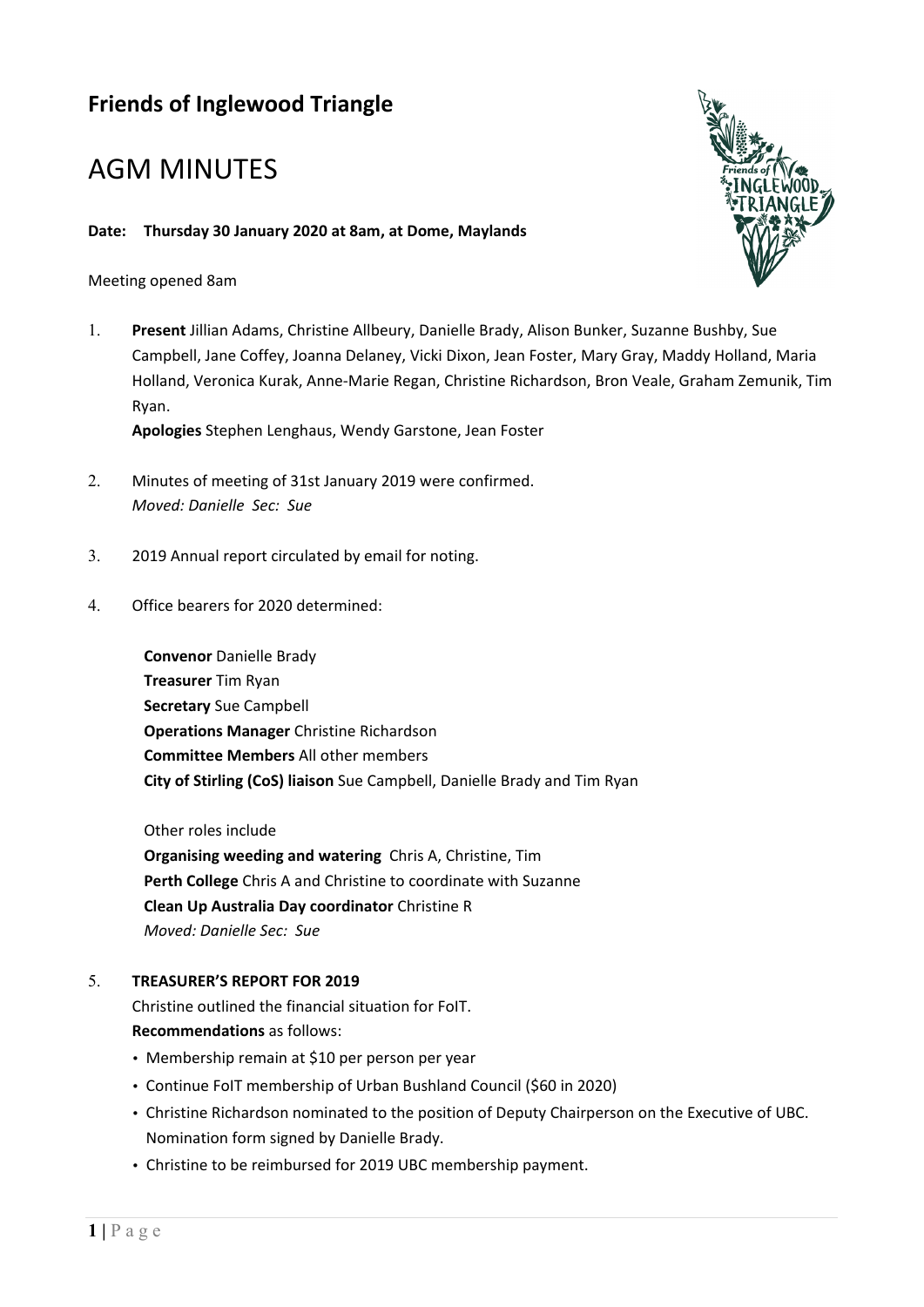• Agreed FoIT move its banking to Bendigo Bank Bayswater branch – with signatories being Danielle Brady (Convenor), Tim Ryan (Treasurer) and Sue Campbell (Secretary). Any 2 to sign. *Moved: Christine Richardson Sec: Tim Ryan*

#### 6. **GENERAL BUSINESS**

#### • **Implement CEP grant (Patrick Gorman's office) update**

Graham, Chris and Christine met with Dieback Team (Bark Environmental) to discuss what needs to be done. Graham raised the need for more extensive testing to enable for focused treatment areas.

Christine indicated that City of Stirling had given its approval for the project by email.

## • **Perth College**

Christine to continue liaising with Suzanne to work with Perth College Kindergarten. Appreciation extended to Tim and Veronika for watering the PC plants.

## • **City of Stirling Operational Funds**

Discussion on how funds could be used; one suggestion was a volunteer welcome pack, bucket of weeding implements, gloves, long banner signage or more corflute signs. Possibility for funds to buy phosphite for dieback treatment. General support for expenditure of funds on project materials rather than personal items such as gloves and hats.

Agreed that suggestions for grant expenditure be sought from members via email.

## • **2020 & Long Term Goals**

2020 GOALS:

- Implement the CEP grant to improve dieback prevention measures
- Identify the dieback prevention measures that are not managed through the grant and propose them to CoS (soil testing, additional fencing)
- Develop a plan for the removal of Black Flag from degraded parts of Section D and source the resources to implement.
- Develop a plan for revegetating the areas treated for Black Flag
- Creating a Lawley Triangle starting with Clean Up Australia at Birdie Bush (1 March) and later developing a plan for the site.
- Run a community walk; promote Friends of Inglewood Triangle
- Weekly (summer) watering of seedlings in Sections B and C.
- Weekly weeding in earnest once there has been rain (weekend and weekday) with the aim of being free of Veldt by summer. Weeding support will be required in Section D and for Black Flag, Ixias and Freesias. SERCUL has weed management programs.
- Schools program with Perth College commencing March
- Make sure we are organised and share the workload around.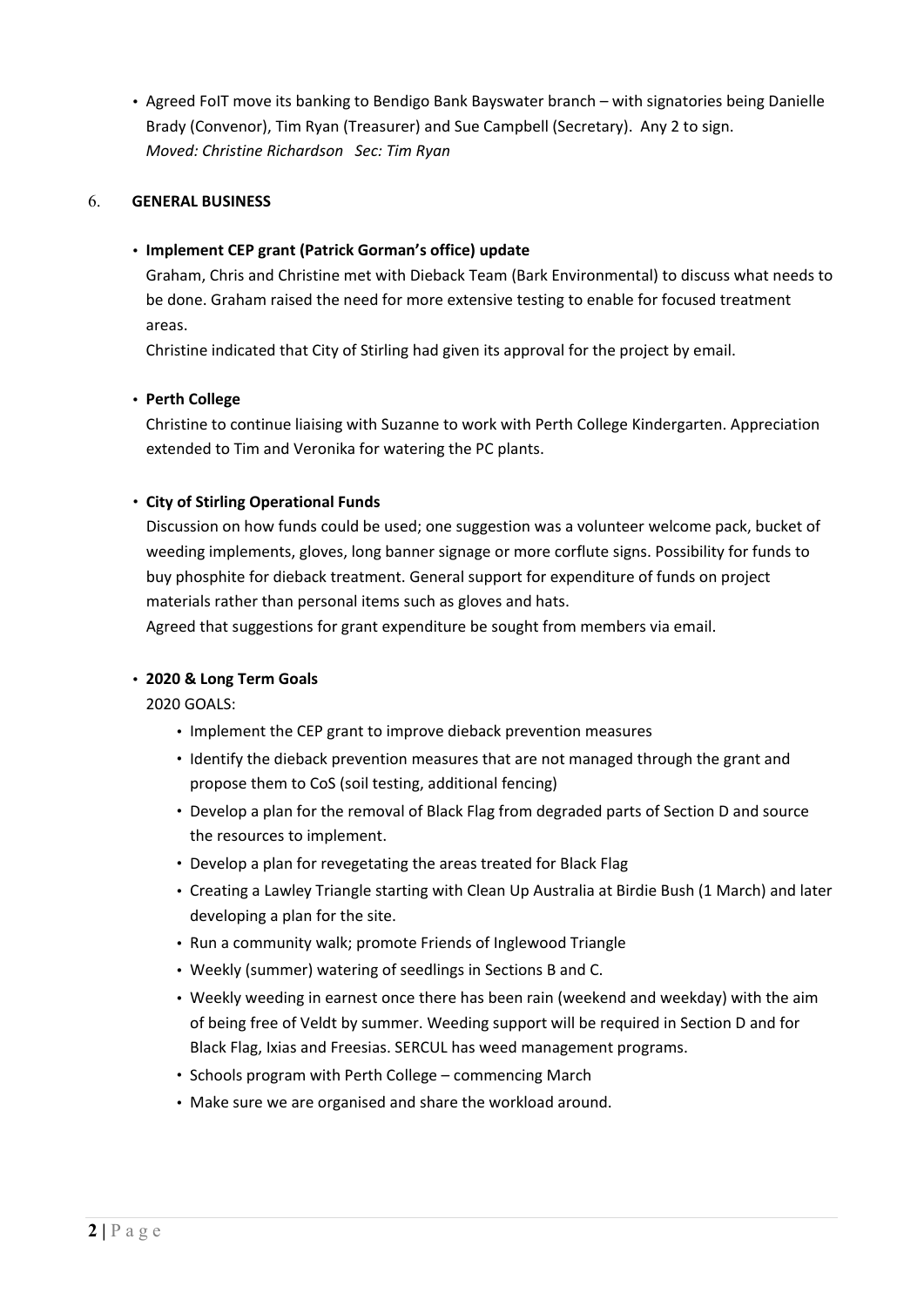LONG TERM:

- Weeds keeping grassy weeds well controlled (especially veldt) and finding a way to tackle black flag. Continue also to remove fumaria and Geraldton carnation weed. Freesias and Ixias will probably need some attention – but they are further down the priority list
- Dieback ensure that we have taken all steps possible to halt the spread of dieback in the reserve. This ranges from phosphite treatment, improved footwear treatment; developing and following volunteers' protocol and citizen science monitoring of tree health.
- Targeted revegetation in Section D dealing with black flag in a defined area (do we sieve soil? Do we replace soil); identifying the plants that we believe are most suitable for the site and developing a planting and watering plan.
- Work to improve the survival rate of plantings including assessment of the value of watering seedlings beyond first year and the use of mulch. IT to develop a preferred plant list to guide purchase of stock for future planting with the aim of maximising survival rates.
- Extend our conservation influence to other bushlands such as Birdie Bush; the golf club (and working with CoS to do this). Identified potential to include Golf Club volunteers in any training on weed identification and removal which is to be discussed at planned meeting.
- Community engagement continue our schools program with Perth College Kindy class; deliver a community walk event during Spring; continue Clean Up Australia Day engagement. Alison and Jill volunteered to develop a plan for community engagement activities. Vicki volunteered to draft a letter to CoS clarifying public liability coverage related to IT activities, particularly whether members of the public are covered on educational walks. Build our volunteer base and potentially support the formation of new friends' groups (such as for Birdie Bush)

## • **Terry Tyzack reserve/ 'Birdie Bush'**

The plan agreed with CoS was for the City to remove woody weeds and for IT volunteers to commence work with hand weeding in the middle patch which has the greatest variety of flora. Chris suggested we tag the woody weeds to be removed. This year's Clean up Australia Day will be focused on Birdie Bush. Because Birdie Bush is continuous with a large segment of bushland on the golf course, it is important to preserve.

#### • **iNaturalist**

Appreciation extended to Graham and Jane for their ongoing work on iNaturalist which is to continue in 2020. Attendees reminded that iNaturalist can be downloaded to mobile devices. The guide to IT flora and fauna drawn from iNaturalist to be provided to City of Stirling to demonstrate our work.

#### **7. OTHER ISSUES IMPACTING INGLEWOOD TRIANGLE**

#### • Emergency Contact List

Agreed to collect emergency contact numbers of IT members and commenced collecting numbers on a paper list at the meeting, to be completed later from the existing member list.